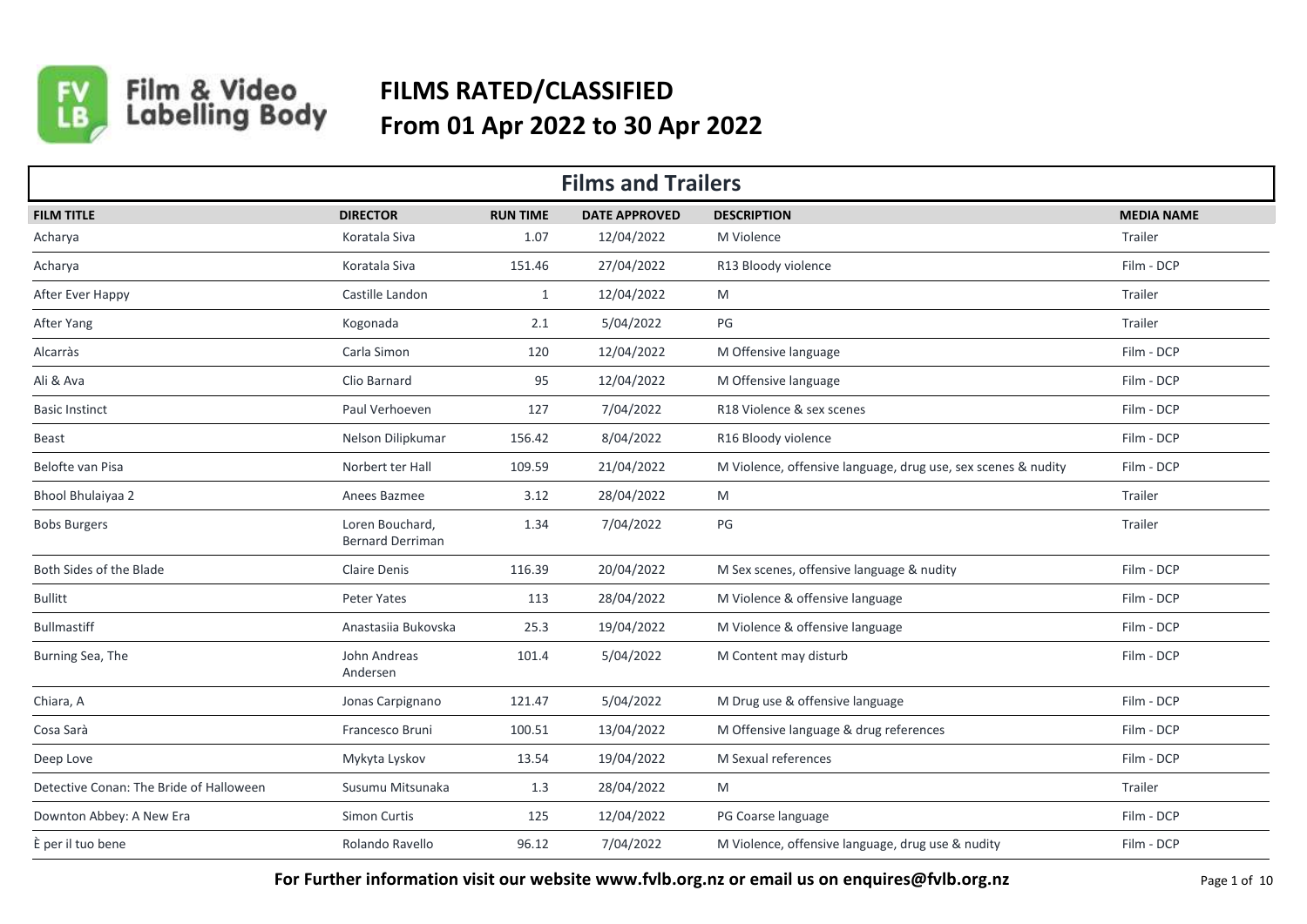| Everybody Hates Johan       | Hallvar Witzø                          | 92.24  | 5/04/2022  | M Offensive language                                                    | Film - DCP |
|-----------------------------|----------------------------------------|--------|------------|-------------------------------------------------------------------------|------------|
| Full Time                   | Eric Gravel                            | 88     | 12/04/2022 | M Offensive language                                                    | Film - DCP |
| Games People Play           | Jenni Toivoniemi                       | 118.46 | 5/04/2022  | M Offensive language & nudity                                           | Film - DCP |
| Ghani                       | Kiran Korrapati                        | 149.21 | 6/04/2022  | M Violence                                                              | Film - DCP |
| Helene                      | Antti Jokinen                          | 121.04 | 6/04/2022  | M                                                                       | Film - DCP |
| Heropanti 2                 | Ahmed Khan                             | 137.46 | 28/04/2022 | R13 Violence & sexual references                                        | Film - DCP |
| Il Buco                     | Michelangelo<br>Frammartino            | 93.09  | 12/04/2022 | G                                                                       | Film - DCP |
| Il primo Natale             | Salvatore Ficarra,<br>Valentino Picone | 103.51 | 14/04/2022 | M Violence & offensive language                                         | Film - DCP |
| Jana Gana Mana              | Dijo Jose Antony                       | 159.57 | 26/04/2022 | R13 Violence & sexual violence references                               | Film - DCP |
| Jayeshbhai Jordaar          | Divyang Thakkar                        | 2.57   | 21/04/2022 | M                                                                       | Trailer    |
| K.G.F: Chapter 2            | Prashanth Neel                         | 165.55 | 8/04/2022  | R16 Strong violence, cruelty and content that may disturb               | Film - DCP |
| Kaathuvaakula Rendu Kaadhal | Vignesh Shivan                         | 157    | 28/04/2022 | M Violence, domestic abuse & self-harm references                       | Film - DCP |
| Kathuru Mithuru             | Giriraj Kaushalya                      | 115.09 | 19/04/2022 | PG Violence & coarse language                                           | Film - DCP |
| Lasciami Andare             | Stefano Mordini                        | 98.15  | 7/04/2022  | M Sex scenes & offensive language                                       | Film - DCP |
| Lost Illusions              | Xavier Giannoli                        | 149    | 12/04/2022 | M Nudity & sex scenes                                                   | Film - DCP |
| Lunana                      | Pawo Choyning<br>Dorji                 | 109    | 12/04/2022 | PG Coarse language                                                      | Film - DCP |
| Maa                         | <b>Baljit Singh Deo</b>                | 1.09   | 12/04/2022 | G                                                                       | Trailer    |
| Maa                         | <b>Baljit Singh Deo</b>                | 135.29 | 27/04/2022 | M Violence & drug references                                            | Film - DCP |
| Main Te Bapu                | <b>Uday Pratap Singh</b>               | 2.53   | 5/04/2022  | PG                                                                      | Trailer    |
| Main Te Bapu                | <b>Uday Pratap Singh</b>               | 101.5  | 14/04/2022 | PG Violence & suicide references                                        | Film - DCP |
| Man on the Edge             | Ming-Sing Wong                         | 113.06 | 12/04/2022 | R13 Violence, cruelty & offensive language                              | Film - DCP |
| Me and Mariupol             | Piotr Armianovski                      | 9.48   | 19/04/2022 | M                                                                       | Film - DCP |
| Me Vasantrao                | Nipun<br>Dharmadhikari                 | 172.57 | 6/04/2022  | G                                                                       | Film - DCP |
| Mijn Vader is een Vliegtuig | Antoinette Beumer                      | 91.21  | 22/04/2022 | M Violence, nudity, offensive language & content that may disturb       | Film - DCP |
| Mothering Sunday            | Eva Husson                             | 104.01 | 13/04/2022 | M Sex scenes, offensive language & nudity                               | Film - DCP |
| Naked Truth                 | Ha Uyen Thu Dinh                       | 91.17  | 29/04/2022 | R16 Violence, sexual violence, sex scenes & content that may<br>disturb | Film - DCP |
|                             |                                        |        |            |                                                                         |            |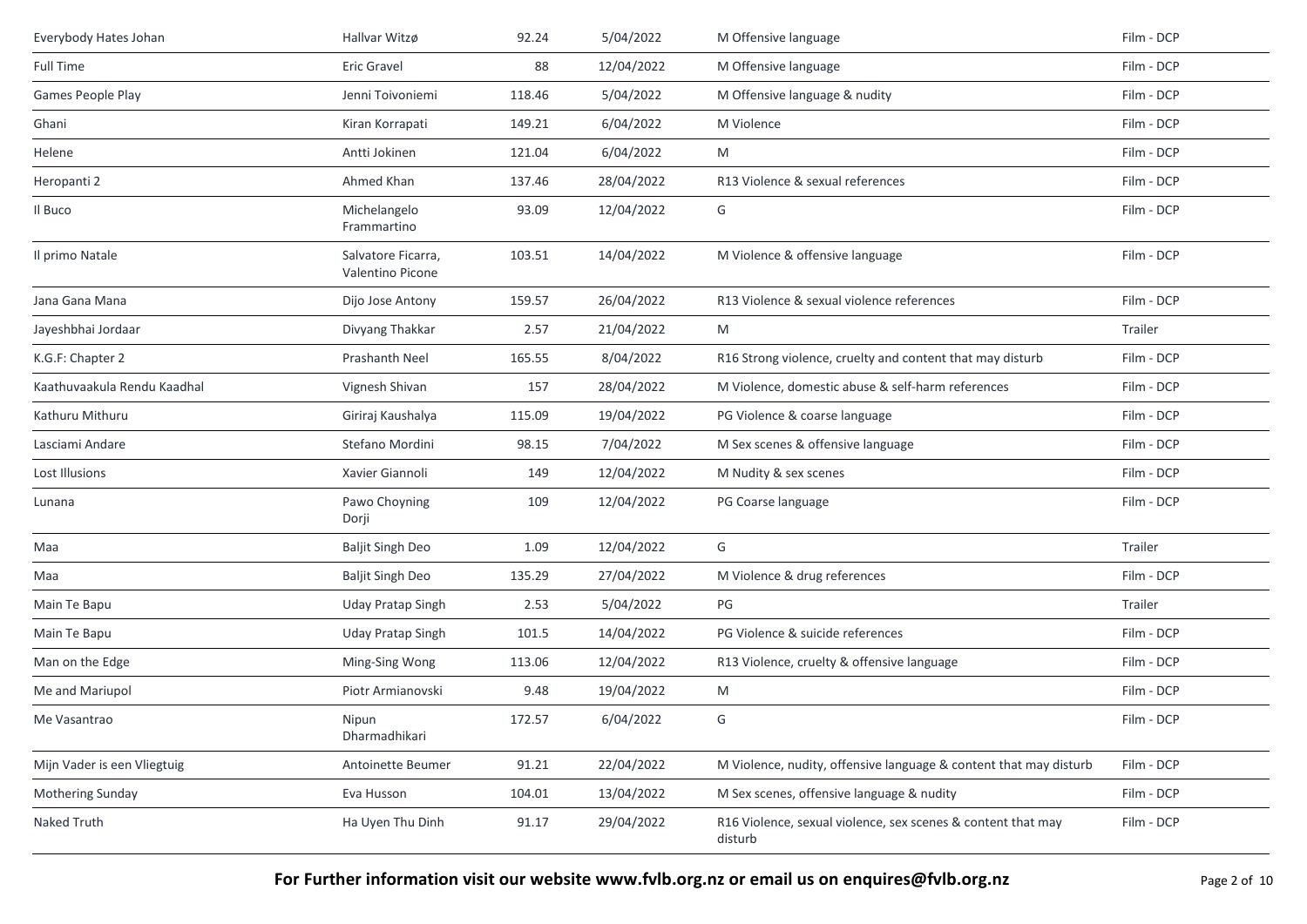| Ni Main Sass Kuttni                      | Parveen Kumar                    | 113          | 26/04/2022 | PG Violence                                                                 | Film - DCP |
|------------------------------------------|----------------------------------|--------------|------------|-----------------------------------------------------------------------------|------------|
| Nude Tuesday                             | Armagan Ballantyne               | 2.2          | 14/04/2022 | M Nudity, sexual references & drug references                               | Trailer    |
| Nude Tuesday                             | Armagan Ballantyne               | 99.45        | 19/04/2022 | R16 Sex scenes, offensive language, sexual references, nudity &<br>drug use | Film - DCP |
| Om: The Battle Within                    | Kapil Verma                      | $\mathbf{1}$ | 28/04/2022 | M                                                                           | Trailer    |
| Paws of Fury                             | Mark Koetsier                    | 2.28         | 21/04/2022 | PG                                                                          | Trailer    |
| Pearl                                    | Ti West                          | $\mathbf{1}$ | 5/04/2022  | M Horror scenes                                                             | Trailer    |
| Persona Non Grata                        | Lisa Jespersen                   | 90.31        | 6/04/2022  | M Drug use & offensive language                                             | Film - DCP |
| Phantom of The Open                      | Craig Roberts                    | 2.42         | 14/04/2022 | PG                                                                          | Trailer    |
| Puss in Boots: The Last Wish             | Joel Crawford,<br>Januel Mercado | 2.28         | 14/04/2022 | $PG$                                                                        | Trailer    |
| Railway Children Return, The             | <b>Morgan Matthews</b>           | 2.14         | 5/04/2022  | G                                                                           | Trailer    |
| Ratatouille                              | <b>Brad Bird</b>                 | 111          | 28/04/2022 | PG Violence                                                                 | Film - DCP |
| Road Dance, The                          | <b>Richie Adams</b>              | 2.33         | 28/04/2022 | M                                                                           | Trailer    |
| Runway 34                                | ajay Devgn                       | 144.52       | 26/04/2022 | M Content may disturb                                                       | Film - DCP |
| Saade Aale                               | Jatinder Mauhar                  | 94           | 26/04/2022 | PG Violence                                                                 | Film - DCP |
| Saunkan Saunkane                         | Amarjit Singh Saron              | 1.1          | 5/04/2022  | $\mathsf{PG}$                                                               | Trailer    |
| Se Mi Vuoi Bene                          | Fausto Brizzi                    | 103.26       | 14/04/2022 | M Offensive language & suicide references                                   | Film - DCP |
| Sensiz                                   | Nariman Aliev                    | 14.38        | 19/04/2022 | PG Coarse language                                                          | Film - DCP |
| Seventeen Power of Love: The Movie       | OH Yoon-dong                     | 114.52       | 14/04/2022 | G                                                                           | Film - DCP |
| Tera                                     | Nikon<br>Romanchenko             | 27.4         | 19/04/2022 | M                                                                           | Film - DCP |
| This Much I Know To Be True              | <b>Andrew Dominik</b>            | 105.19       | 26/04/2022 | M Offensive language                                                        | Film - DCP |
| Thor: Love and Thunder                   | Taika Waititi                    | 1.3          | 26/04/2022 | G                                                                           | Trailer    |
| Top Gun: Maverick                        | Joseph Kosinski                  | 2.3          | 7/04/2022  | M                                                                           | Trailer    |
| Ukrainian Short Film Night               | various                          | 91.3         | 19/04/2022 | M Violence, sexual references & offensive language                          | Film - DCP |
| Unbearable Weight of Massive Talent, The | <b>Tom Gormican</b>              | 106.42       | 4/04/2022  | R13 Violence, offensive language, drug use & sexual references              | Film - DCP |
| Vikram                                   | Lokesh Kanagaraj                 | 2.22         | 12/04/2022 | M                                                                           | Trailer    |
| Villa, The                               | Thomas Gilou                     | 97           | 12/04/2022 | M Violence & offensive language                                             | Film - DCP |
|                                          |                                  |              |            |                                                                             |            |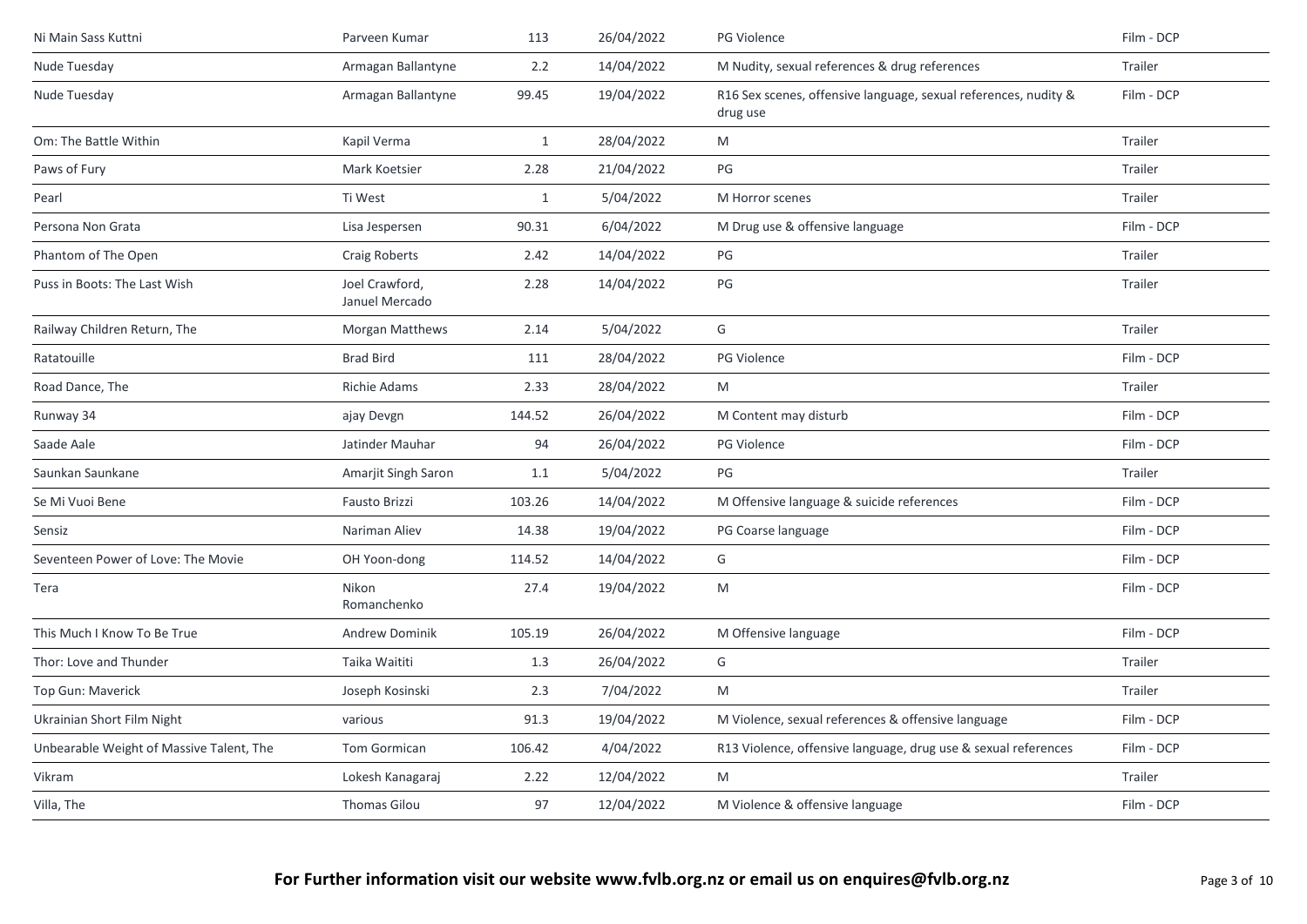| When We Were Kids | Josephine Stewart- | 12.25 | 5/04/2022 | M Sexual abuse themes & nudity | Film - DCP |
|-------------------|--------------------|-------|-----------|--------------------------------|------------|
|                   | $\tau$ e Whiu      |       |           |                                |            |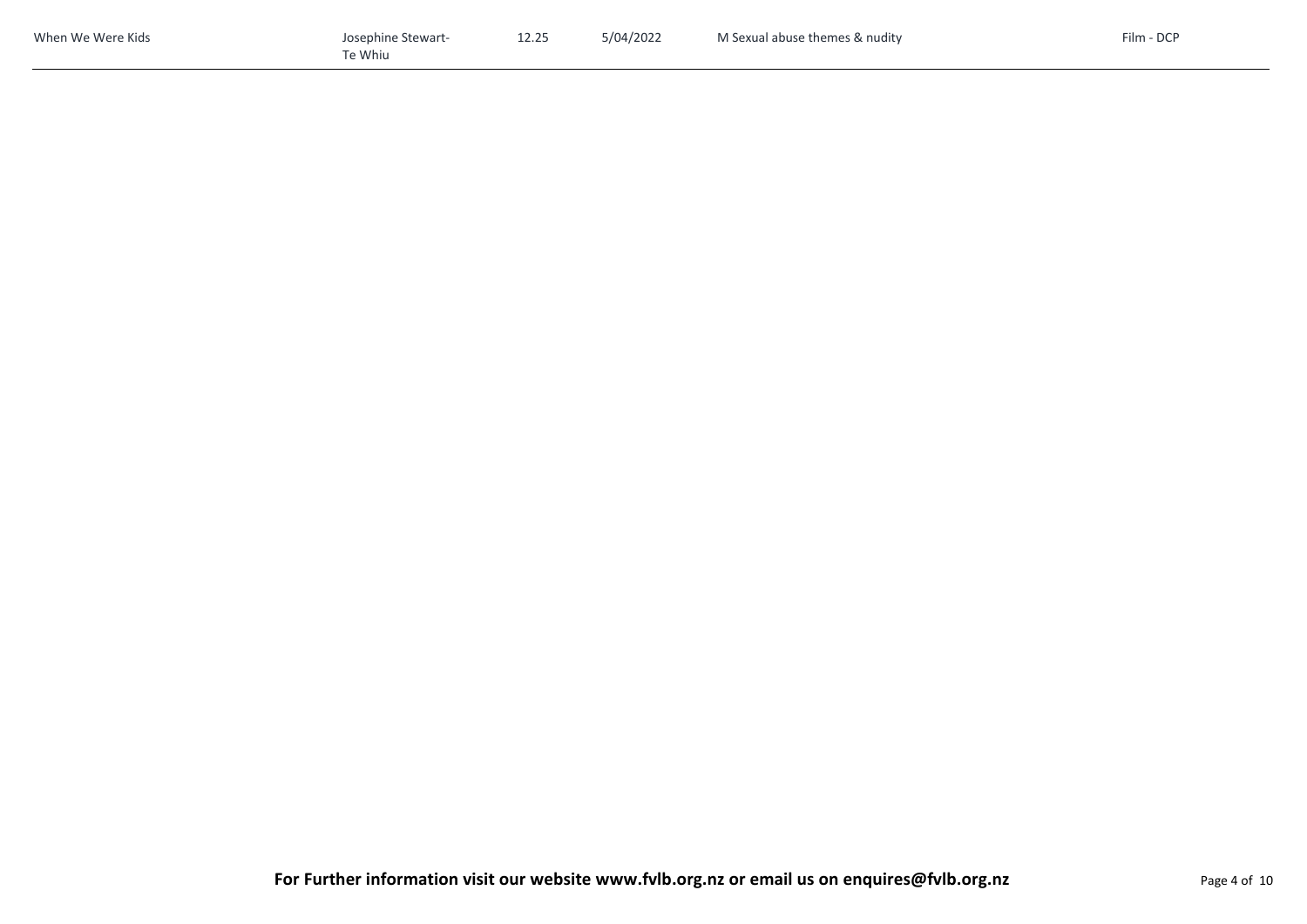| Games                                      |                                |                 |                      |                                                                            |                      |  |  |
|--------------------------------------------|--------------------------------|-----------------|----------------------|----------------------------------------------------------------------------|----------------------|--|--|
| <b>FILM TITLE</b>                          | <b>DIRECTOR</b>                | <b>RUN TIME</b> | <b>DATE APPROVED</b> | <b>DESCRIPTION</b>                                                         | <b>MEDIA NAME</b>    |  |  |
| Call of Duty Black Ops Cold War            | Activision                     | 0               | 7/04/2022            | R16 Graphic violence & offensive language                                  | <b>Computer Game</b> |  |  |
| Evil Dead: The Game                        | Not stated                     | 0               | 13/04/2022           | R16 Graphic violence                                                       | <b>Computer Game</b> |  |  |
| GetsuFumaDen: Undying Moon                 | Not stated                     | 0               | 22/04/2022           | M Bloody violence                                                          | [Computer Game]      |  |  |
| Life is Strange True Colors                | Square Enix                    | 0               | 7/04/2022            | M Violence, offensive language & drug references                           | <b>Computer Game</b> |  |  |
| <b>Skull and Bones</b>                     | Ubisoft                        | 0               | 29/04/2022           | M Violence, offensive language & content that may disturb                  | [Computer Game]      |  |  |
| Soul Hackers 2                             | Mitsuru Hirata, Eiji<br>Ishida |                 | 8/04/2022            | M Violence, offensive language & content that may disturb                  | [Computer Game]      |  |  |
| Stranger of Paradise: Final Fantasy Origin | Koei Tecmo Games               |                 | 7/04/2022            | R13 Bloody violence & content that may disturb                             | <b>Computer Game</b> |  |  |
| Vampire: The Masquerade - Swansong         | <b>Not Stated</b>              | 0               | 5/04/2022            | R16 Violence, offensive language, sex scenes & content that may<br>disturb | <b>Computer Game</b> |  |  |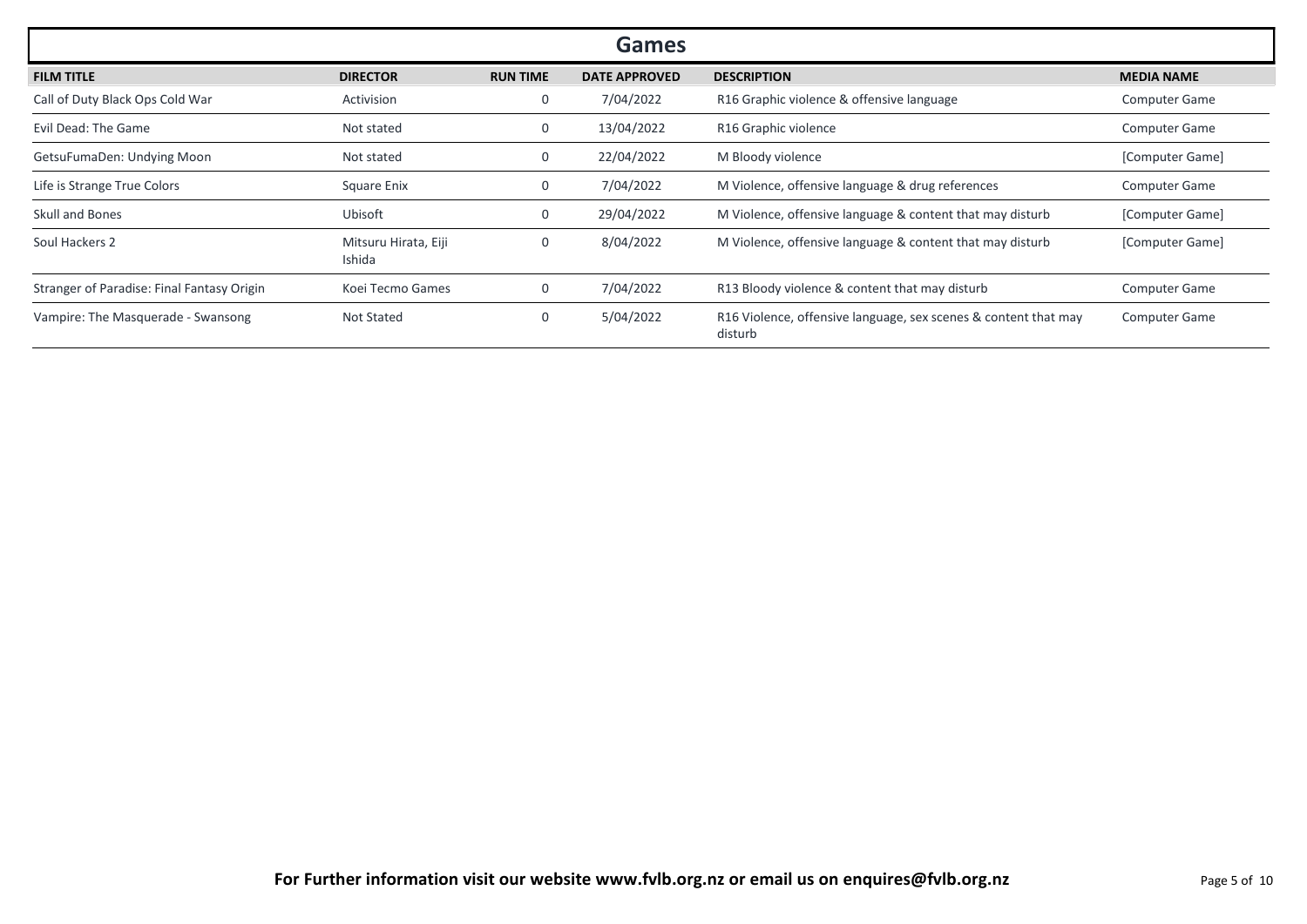| <b>Home Media</b>                            |                                        |                 |                      |                                                                                   |                   |  |  |  |
|----------------------------------------------|----------------------------------------|-----------------|----------------------|-----------------------------------------------------------------------------------|-------------------|--|--|--|
| <b>FILM TITLE</b>                            | <b>DIRECTOR</b>                        | <b>RUN TIME</b> | <b>DATE APPROVED</b> | <b>DESCRIPTION</b>                                                                | <b>MEDIA NAME</b> |  |  |  |
| 355, The                                     | Simon Kinberg                          | 122.27          | 29/04/2022           | M Violence & offensive language                                                   | Bluray            |  |  |  |
| Accursed, The                                | Kathryn Michelle,<br>Elizabeta Vidovic | 84.17           | 14/04/2022           | R13 Violence & horror scenes                                                      | Film - Online     |  |  |  |
| Across 110th Street                          | <b>Barry Shear</b>                     | 101.18          | 26/04/2022           | R16 Violence                                                                      | Bluray            |  |  |  |
| Adachi and Shimamura: The Complete Season    | Satoshi Kuwabara                       | 578.58          | 27/04/2022           | M Sexualised imagery                                                              | Bluray/DC         |  |  |  |
| Adventures of Maid Marian, The               | <b>Bill Thomas</b>                     | 82.27           | 28/04/2022           | M Violence                                                                        | Film - Online     |  |  |  |
| After Ever Happy                             | Castille Landon                        | $\mathbf 0$     | 12/04/2022           | Point of Sale Approved                                                            | Poster            |  |  |  |
| Alfred Hitchcock Classics Collection, The    | Alfred Hitchcock                       | 535.25          | 5/04/2022            | M Violence                                                                        | Bluray            |  |  |  |
| All Quiet on the Western Front (1979)        | Delbert Mann                           | 156.28          | 27/04/2022           | <b>PG Violence</b>                                                                | <b>DVD</b>        |  |  |  |
| Ambulance                                    | Michael Bay                            | 136.1           | 12/04/2022           | R16 Violence, offensive language & content that may disturb                       | Bluray            |  |  |  |
| Ambulance                                    | Michael Bay                            | 130.44          | 12/04/2022           | R16 Violence, offensive language & content that may disturb                       | <b>DVD</b>        |  |  |  |
| Ambulance                                    | Michael Bay                            | 272.2           | 12/04/2022           | R16 Violence, offensive language & content that may disturb                       | Bluray 4K/Bluray  |  |  |  |
| Anger Management: Collection One             | Various                                | 1201.03         | 27/04/2022           | M Sexual references                                                               | <b>DVD</b>        |  |  |  |
| Art of Recovery, The                         | Peter Young                            | 84.59           | 6/04/2022            | PG                                                                                | Film - Online     |  |  |  |
| Aurora Teagarden Mysteries Collection 5, The | Martin Wood et. al                     | 169.33          | 27/04/2022           | M Violence                                                                        | <b>DVD</b>        |  |  |  |
| Aviary, The                                  | Chris Cullari,<br>Jennifer Raite       | 95.28           | 29/04/2022           | R13 Violence, offensive language, sexual references & content that<br>may disturb | Film - Online     |  |  |  |
| Bad Guys, The                                | Pierre Perifel                         | 96              | 19/04/2022           | PG Violence & coarse language                                                     | <b>DVD</b>        |  |  |  |
| Bad Guys, The                                | Pierre Perifel                         | 100             | 19/04/2022           | PG Violence & coarse language                                                     | Bluray            |  |  |  |
| Banquet, A                                   | <b>Ruth Paxton</b>                     | 97.19           | 29/04/2022           | R16 Horror scenes, drug use & offensive language                                  | Film - Online     |  |  |  |
| Batman, The                                  | <b>Matt Reeves</b>                     | 176.28          | 7/04/2022            | R13 Violence, cruelty & offensive language                                        | Film - Online     |  |  |  |
| Before We Die: Season 1                      | Jan Matthys                            | 279.29          | 5/04/2022            | M Violence, offensive language, drug use & sex scenes                             | <b>DVD</b>        |  |  |  |
| Beverly Hills Cop II                         | <b>Tony Scott</b>                      | 102.59          | 12/04/2022           | M Violence & offensive language                                                   | Bluray 4K/Bluray  |  |  |  |
| Beyond Reasonable Doubt                      | John Laing                             | 113             | 19/04/2022           | PG Adult themes                                                                   | Film - Online     |  |  |  |
| Bite me                                      | Meredith Edwards                       | 83.42           | 5/04/2022            | M Offensive language                                                              | Film - Online     |  |  |  |
| Brotherhood, The                             | Martin Ritt                            | 96.05           | 27/04/2022           | PG Violence                                                                       | Bluray            |  |  |  |
| Burning Sea, The                             | John Andreas<br>Andersen               | 106             | 14/04/2022           | M Content may disturb                                                             | Film - Online     |  |  |  |

**For Further information visit our website www.fvlb.org.nz or email us on enquires@fvlb.org.nz** Page 6 of 10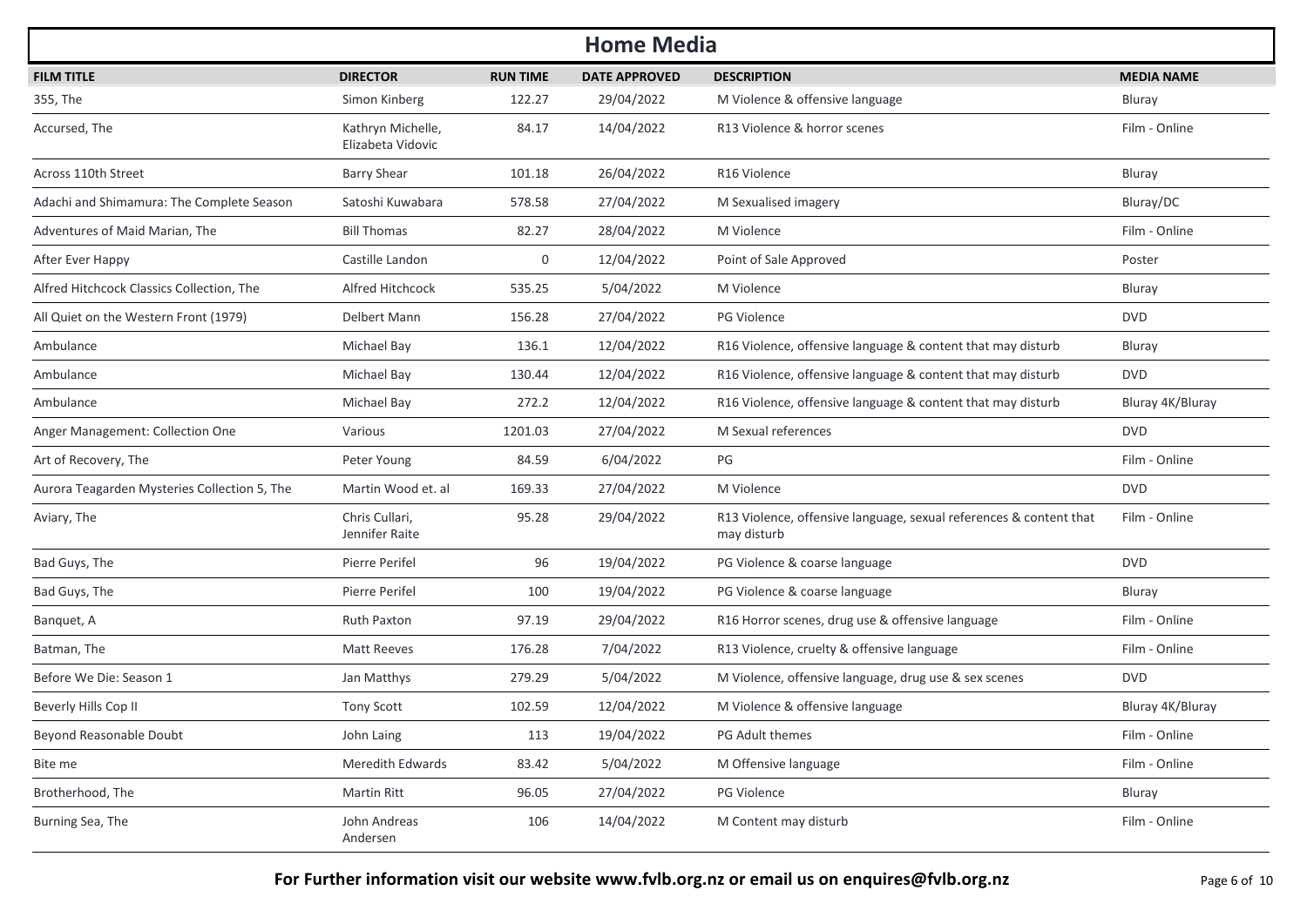| <b>Buster</b>                                 | David Green                                 | 102.18 | 27/04/2022 | M Offensive language                                                              | <b>DVD</b>    |
|-----------------------------------------------|---------------------------------------------|--------|------------|-----------------------------------------------------------------------------------|---------------|
| By The Grace of Gods: Season 1                | Various                                     | 569.26 | 27/04/2022 | <b>PG Violence</b>                                                                | Bluray/DC     |
| Call the Midwife Series 11                    | Ann Tricklebank,<br>Noreen Kershaw et<br>al | 561.06 | 19/04/2022 | M Adult themes                                                                    | <b>DVD</b>    |
| Captain America/Captain America 2: Death Too  | Rod Holcomb, Ivan<br>Nagy                   | 184.44 | 6/04/2022  | <b>PG Violence</b>                                                                | <b>DVD</b>    |
| Chariot                                       | Adam Sigal                                  | 94.16  | 28/04/2022 | R13 Offensive language, sexual references & drug use                              | Film - Online |
| Charming the Hearts of Men                    | S.E. DeRose                                 | 107.18 | 14/04/2022 | M Offensive language & sexual references                                          | <b>DVD</b>    |
| Chase That Feeling                            | Matt Gilsenan                               | 91     | 22/04/2022 | PG Coarse language                                                                | Film - Online |
| Chasing Light                                 | Devon Graham                                | 45     | 5/04/2022  | G                                                                                 | Film - Online |
| Cinderella and the Little Sorcerer            | Alice Blehart                               | 91     | 7/04/2022  | <b>PG Violence</b>                                                                | Film - Online |
| Coming Home In The Dark                       | James Ashcroft                              | 92.54  | 29/04/2022 | R16 Violence, cruelty, offensive language & content that may<br>disturb           | <b>DVD</b>    |
| Counterfeit Traitor, The                      | George Seaton                               | 140.51 | 27/04/2022 | <b>PG Violence</b>                                                                | Bluray        |
| Crawlspace                                    | L. Gustavo Cooper                           | 86.54  | 20/04/2022 | R16 Violence, offensive language & drug use                                       | Film - Online |
| Cutter's Way                                  | Ivan Passer                                 | 109.17 | 27/04/2022 | R <sub>16</sub>                                                                   | Bluray        |
| Dakota                                        | Kirk Harris                                 | 96     | 22/04/2022 | <b>PG Violence</b>                                                                | Film - Online |
| Day To Die, A                                 | Wes Miller                                  | 105.06 | 14/04/2022 | R16 Violence, offensive language, drug use & sexual material                      | Film - Online |
| Death in Paradise Series 11                   | Jennie Paddon,<br>Leon Lopez et al          | 552.22 | 19/04/2022 | M Violence                                                                        | <b>DVD</b>    |
| Demon Slayer the Movie: Mugen Train           | Haruo Sotozaki                              | 116.42 | 5/04/2022  | R13 Bloody violence & content that may disturb                                    | <b>DVD</b>    |
| Demon Slayer the Movie: Mugen Train           | Haruo Sotozaki                              | 116.48 | 5/04/2022  | R13 Bloody violence & content that may disturb                                    | Bluray        |
| Desert Said Dance, The                        | Lincoln Caplice                             | 96.32  | 5/04/2022  | M Offensive language                                                              | <b>DVD</b>    |
| Don is Dead, The                              | Richard Fleischer                           | 113.37 | 26/04/2022 | M Violence                                                                        | Bluray        |
| Doula                                         | Cheryl Nichols                              | 105    | 26/04/2022 | M Sex scenes, offensive language & drug use                                       | Film - Online |
| Drought                                       | Hannah Black,<br>Megan Petersen             | 84     | 14/04/2022 | PG Coarse language                                                                | Film - Online |
| Electrified: The Current State of Electric Ve | Alisa Hunter                                | 37     | 5/04/2022  | G                                                                                 | Film - Online |
| Eraser: Reborn                                | John Pogue                                  | 98.11  | 14/04/2022 | R16 Violence, offensive language & content that may disturb                       | Film - Online |
| Everything Everywhere All At Once             | Dan Kwan, Daniel<br>Scheinert               | 139.1  | 7/04/2022  | R13 Violence, offensive language, sexual references & content that<br>may disturb | Film - Online |

**For Further information visit our website www.fvlb.org.nz or email us on enquires@fvlb.org.nz** Page 7 of 10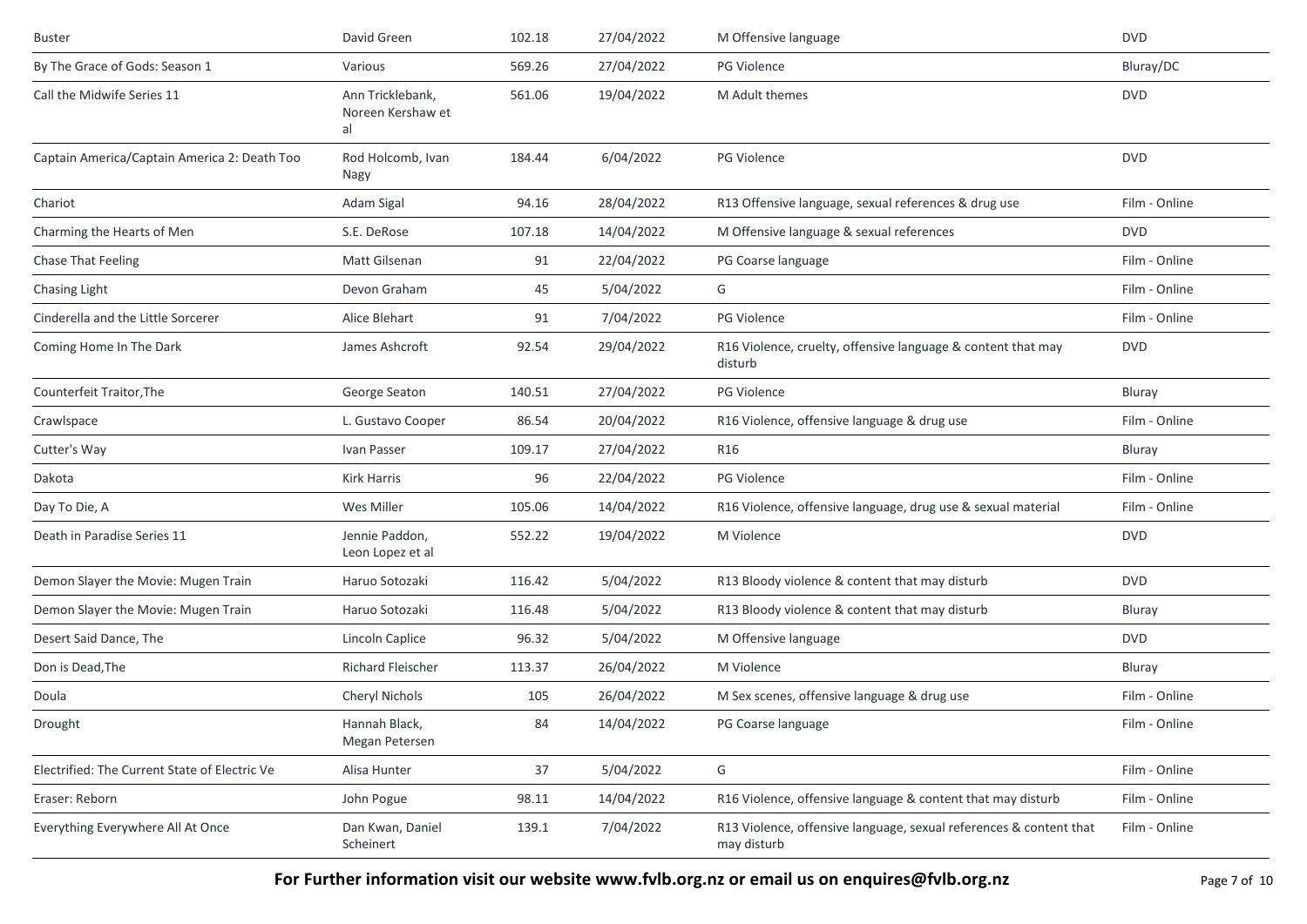| Fantastic Beasts: The Secrets of Dumbledore   | David Yates                               | 142     | 12/04/2022 | M Violence                                                              | Film - Online |
|-----------------------------------------------|-------------------------------------------|---------|------------|-------------------------------------------------------------------------|---------------|
| Fate Grand Order The Movie: Wandering; Agater | Kei Suezawa                               | 89.46   | 27/04/2022 | M Violence                                                              | Bluray        |
| Fatherhood                                    | Paul Weitz                                | 109.01  | 19/04/2022 | PG Violence & coarse language                                           | <b>DVD</b>    |
| <b>Final Account</b>                          | Luke Holland                              | 93.51   | 27/04/2022 | M Adult themes                                                          | <b>DVD</b>    |
| Fireball XL5                                  | Various                                   | 967.25  | 27/04/2022 | G                                                                       | <b>DVD</b>    |
| French Dispatch, The                          | Wes Anderson                              | 107.3   | 29/04/2022 | M Offensive language, nudity, drug use & sexual references              | <b>DVD</b>    |
| Gangs of New York                             | <b>Martin Scorsese</b>                    | 166.44  | 29/04/2022 | R16 Graphic violence, offensive language & nudity                       | Bluray        |
| Glasshouse                                    | Kelsey Egan                               | 96.2    | 28/04/2022 | R16 Violence, horror & sex scenes                                       | Film - Online |
| <b>Gunfight at Dry River</b>                  | Daniel Simpson                            | 101.19  | 20/04/2022 | R16 Violence & content that may disturb                                 | Film - Online |
| Happening                                     | Audrey Diwan                              | 99.2    | 6/04/2022  | R16 Sex scenes, nudity, cruelty & content that may disturb              | Film - Online |
| <b>Heartbeat: Collection Three</b>            | Various                                   | 4889.14 | 27/04/2022 | M Violence, drug use & nudity                                           | <b>DVD</b>    |
| Homeland: The Complete Seventh Season         | Alex Graves, Lesli<br>Linka Glatter et al | 621.17  | 29/04/2022 | R13 Violence, sexual violence, offensive language & sex scenes          | <b>DVD</b>    |
| Is it Wrong to Try to Pick up Girls in a Dung | Hideki Tachibana,<br>Kyle Colby Jones     | 224.33  | 20/04/2022 | R13 Bloody violence & content that may disturb                          | Bluray        |
| Is it Wrong to Try to Pick up Girls in a Dung | Hideki Tachibana,<br>Kyle Colby Jones     | 103.37  | 20/04/2022 | R13 Bloody violence & content that may disturb                          | Bluray        |
| Is it Wrong to Try to Pick up Girls in a Dung | Various                                   | 328.1   | 22/04/2022 | R13 Bloody violence & content that may disturb                          | Bluray        |
| Josee, the Tiger and the Fish                 | Kôtarô Tamura                             | 295.06  | 5/04/2022  | PG                                                                      | Bluray/DVD/DC |
| Killing of Kenneth Chamberlain, The           | David Midell                              | 81.04   | 12/04/2022 | R16 Violence, cruelty, offensive language & content that may<br>disturb | Film - Online |
| Kings Raid: Successors of the Will Part 1     | Makoto Hoshino                            | 621.1   | 27/04/2022 | M Violence                                                              | Bluray/DC     |
| KOn! Ultimate Collection (Season 1, 2 & Movie | Naoko Yamada                              | 1131.05 | 5/04/2022  | PG Coarse language                                                      | Bluray        |
| Lady Jane                                     | <b>Trevor Nunn</b>                        | 141.41  | 27/04/2022 | PG Violence                                                             | <b>DVD</b>    |
| Last Bus, The                                 | Gillies MacKinnon                         | 0       | 13/04/2022 | Point of Sale Approved                                                  | Poster        |
| Last Duel, The                                | <b>Ridley Scott</b>                       | 146.28  | 29/04/2022 | R16 Graphic violence, sex scenes, offensive language, rape &            | <b>DVD</b>    |
| Last Victim, The                              | Naveen A.<br>Chathapuram                  | 111.31  | 28/04/2022 | R16 Violence, offensive language & content that may disturb             | Film - Online |
| Laura Ingalls Wilder: Prairie to Page         | Mary McDonagh<br>Murphy                   | 83.08   | 27/04/2022 | $\mathsf{PG}$                                                           | <b>DVD</b>    |
| Licorice Pizza                                | Paul Thomas<br>Anderson                   | 128.1   | 19/04/2022 | M Offensive language, sexual references & drug references               | <b>DVD</b>    |

**For Further information visit our website www.fvlb.org.nz or email us on enquires@fvlb.org.nz** Page 8 of 10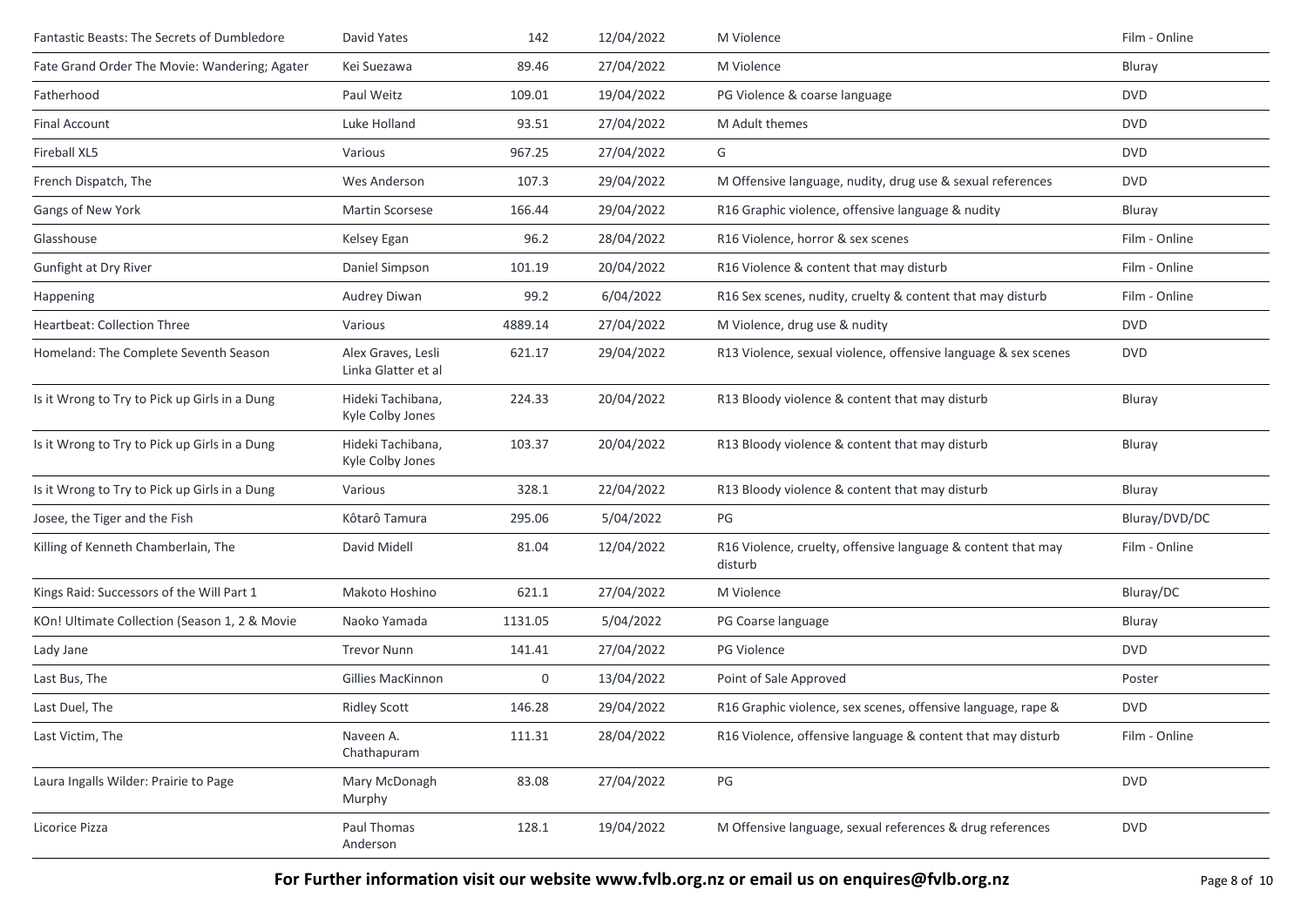| Limbo                                      | <b>Ben Sharrock</b>        | 99.37       | 5/04/2022  | M Offensive language                                                            | <b>DVD</b>    |
|--------------------------------------------|----------------------------|-------------|------------|---------------------------------------------------------------------------------|---------------|
| Limbo                                      | <b>Ben Sharrock</b>        | 99.37       | 22/04/2022 | M Offensive language                                                            | Film - Online |
| Maesetsu! Opening Act: The Complete Season | Various                    | 581.28      | 27/04/2022 | PG                                                                              | Bluray/DC     |
| Magical Journey, A                         | Olias Barco                | 79.41       | 4/04/2022  | PG Violence, coarse language, some scenes may scare very young<br>children      | <b>DVD</b>    |
| Man in the Iron Mask, The                  | <b>Mike Newell</b>         | 105.29      | 27/04/2022 | G                                                                               | <b>DVD</b>    |
| Man on a Swing                             | <b>Frank Perry</b>         | 109.14      | 26/04/2022 | R <sub>16</sub>                                                                 | Bluray        |
| Men                                        | Alex Garland               | 0           | 12/04/2022 | Point of Sale Approved                                                          | Poster        |
| My Salinger Year                           | Philippe Falardeau         | 101         | 14/04/2022 | M Offensive language & sexual references                                        | Film - Online |
| My Salinger Year                           | Philippe Falardeau         | 97.11       | 27/04/2022 | M Offensive language & sexual references                                        | <b>DVD</b>    |
| Next Door                                  | Daniel Bruhl               | 90.27       | 5/04/2022  | M Violence, sexual references & offensive language                              | <b>DVD</b>    |
| Next Door                                  | Daniel Bruhl               | 90.27       | 22/04/2022 | M Violence, sexual references & offensive language                              | Film - Online |
| Nightmare Alley                            | Guillermo del Toro         | 143.59      | 29/04/2022 | R13 Graphic violence, cruelty, offensive language & content that<br>may disturb | <b>DVD</b>    |
| Off the Rails                              | Jules Williamson           | $\mathbf 0$ | 19/04/2022 | Point of Sale Approved                                                          | Poster        |
| Packed to the Rafters Season 1-3           | Various                    | 2850.24     | 27/04/2022 | M Violence, offensive language, nudity, sexual references & drug<br>references  | <b>DVD</b>    |
| Pinocchio: A True Story                    | Vasiliy Rovenskiy          | 93.46       | 26/04/2022 | G                                                                               | Film - Online |
| <b>Pressure Point</b>                      | <b>Michael Mailer</b>      | 119         | 5/04/2022  | M Offensive language                                                            | Film - Online |
| Queens of Mystery: Series 2                | Ian Emes, Theresa<br>Varga | 261.36      | 26/04/2022 | M Violence                                                                      | <b>DVD</b>    |
| <b>Regenerating Australia</b>              | Damon Gameau               | 17          | 22/04/2022 | PG Coarse language                                                              | Film - Online |
| Richard III (1955)                         | Laurence Olivier           | 152.26      | 5/04/2022  | G                                                                               | <b>DVD</b>    |
| Richard III (1955)                         | Laurence Olivier           | 158.49      | 5/04/2022  | G                                                                               | Bluray        |
| Richard III (1996)                         | <b>Richard Loncraine</b>   | 208.18      | 29/04/2022 | M Violence                                                                      | Bluray/DVD    |
| Robotech Part 3: The New Generation        | Various                    | 1250        | 5/04/2022  | G                                                                               | Bluray        |
| Rumble                                     | Hamish Grieve              | 104.06      | 5/04/2022  | PG Violence                                                                     | <b>DVD</b>    |
| Sailor Moon Sailor Stars (Season 5) Part 2 | Takuya Igarashi            | 404.4       | 5/04/2022  | PG Violence & coarse language                                                   | Bluray        |
| See For Me                                 | Randall Okita              | 93          | 5/04/2022  | M Violence & offensive language                                                 | Film - Online |
| Seriously Red                              | Gracie Otto                | 98          | 7/04/2022  | M Sex scenes, offensive language & nudity                                       | Film - Online |
|                                            |                            |             |            |                                                                                 |               |

**For Further information visit our website www.fvlb.org.nz or email us on enquires@fvlb.org.nz** Page 9 of 10